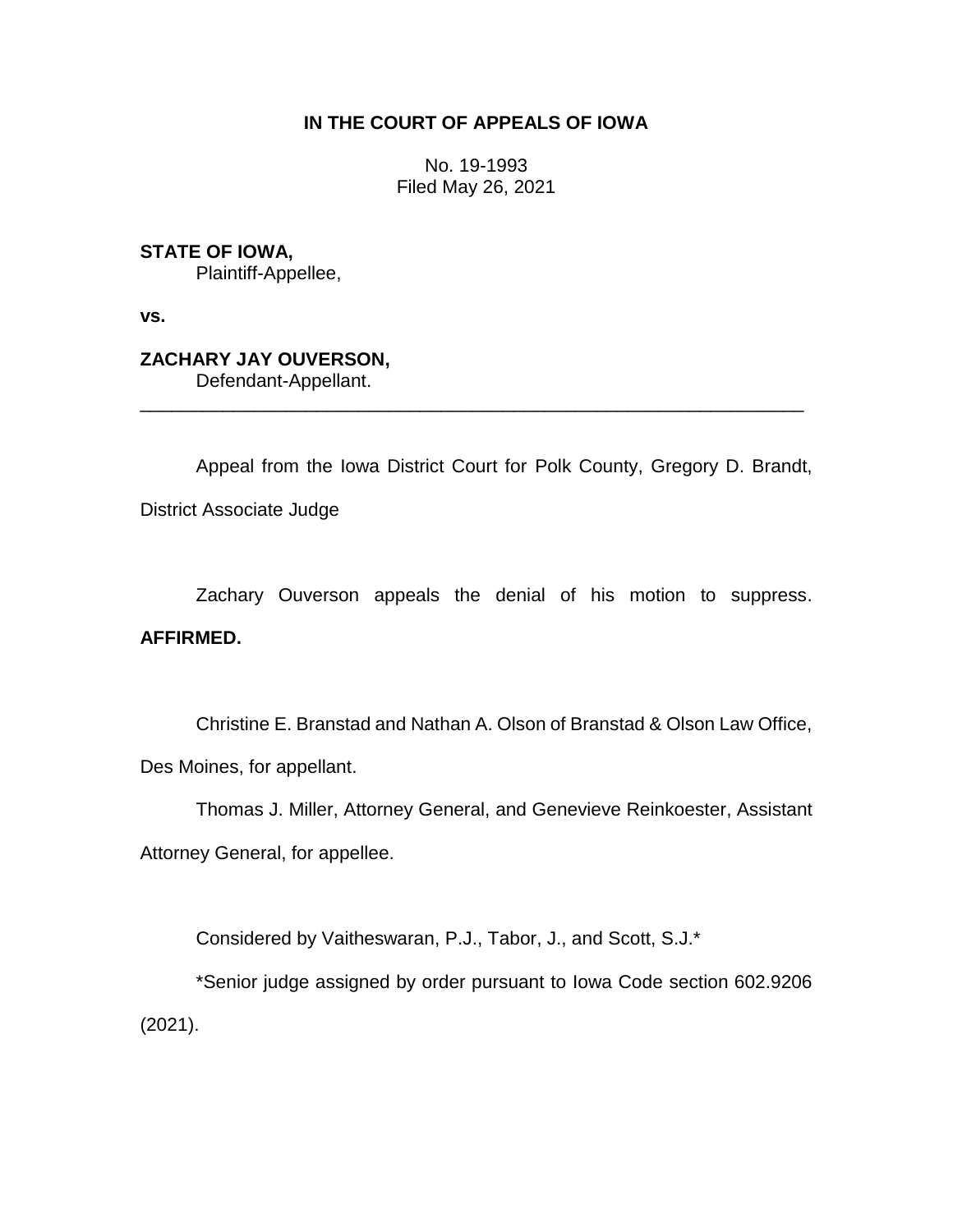#### **SCOTT, Senior Judge.**

Zachary Ouverson appeals his conviction of possession of a controlled substance, challenging the denial of his motion to suppress evidence obtained as a result of an allegedly unconstitutional traffic stop.

#### **I. Background**

 $\overline{a}$ 

At approximately 10:25 p.m. on June 24, 2019, Officer Andrew Hofbauer of the West Des Moines Police Department was on routine patrol when he observed an SUV make what he believed to be an improper right-hand turn onto Valley West Drive. Hofbauer's testimony and his cruiser's dash-cam footage<sup>1</sup> disclose Valley West Drive is a four-lane road, with two lanes running north and two lanes running south. The evidence shows the vehicle turned from the adjacent road and pulled out into the left, northbound lane instead of the right northbound lane. Hofbauer testified this was an improper turn because it was not "curb to curb." *See* Iowa Code § 321.311(1)(a) (2019). Hofbauer followed the vehicle down Valley West Drive for roughly twenty seconds, at which point it turned onto a side street. Hofbauer activated his overhead lights on the side street, and the vehicle pulled into a driveway.

Hofbauer exited his cruiser, approached the driver side of the vehicle, and made contact with the vehicle's occupants, Ouverson (driver) and Stephen Tazzioli (passenger). Upon his approach, Hoffbauer observed Ouverson light a cigarette.

 $<sup>1</sup>$  As the State points out, the video exhibit admitted at the suppression hearing</sup> only contains footage leading up to the traffic stop but not the subsequent encounter. However, at the hearing, the parties agreed footage of the entire encounter would be submitted to the district court following hearing. Said footage has made its way to us on appeal, so we assume it was provided to the court and is part of our appellate record.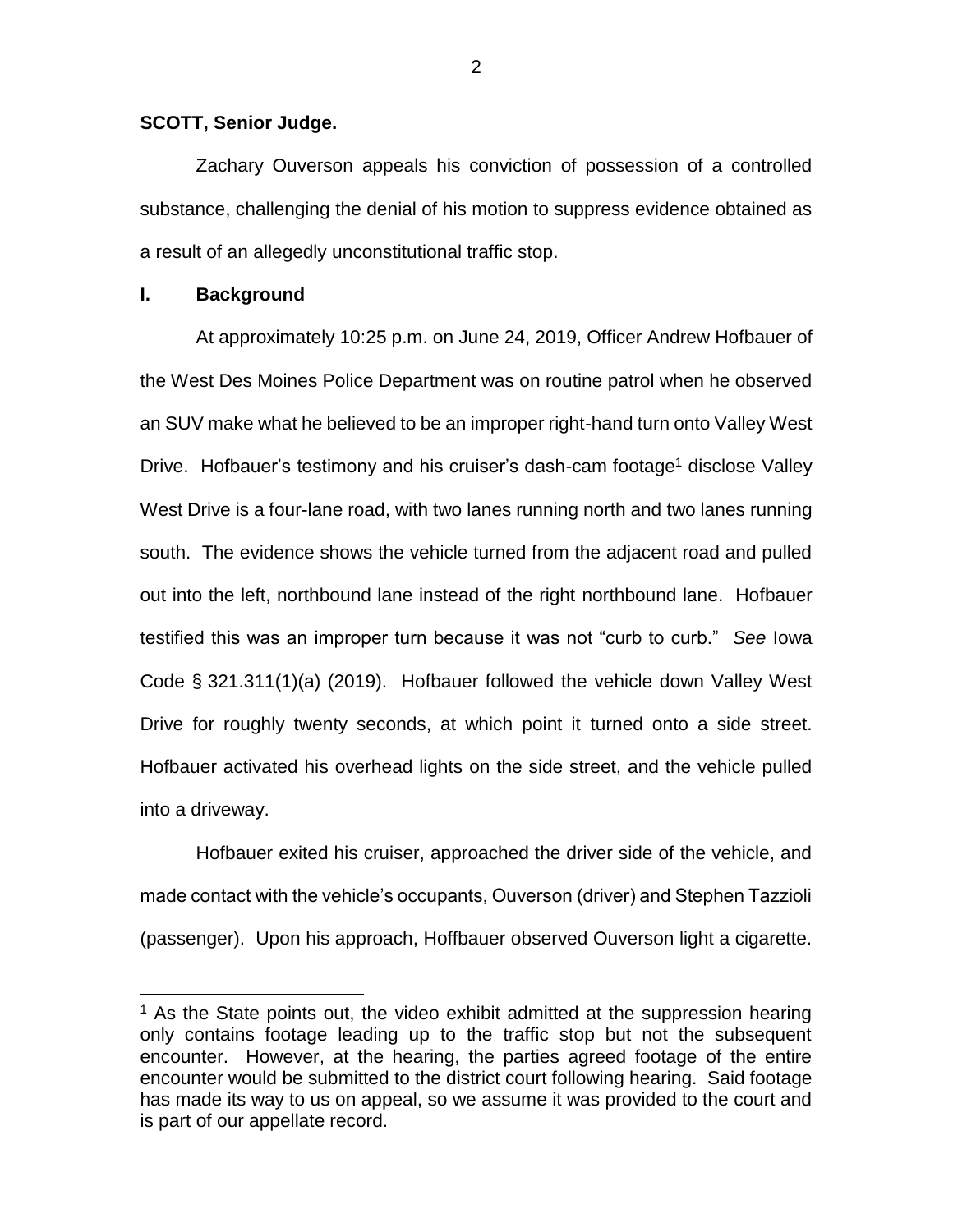Hofbauer testified, based on his training, he thought the occupants might be trying to mask some other odor in the vehicle. Hofbauer observed Ouverson to exhibit bloodshot, watery eyes. He also detected a faint smell of marijuana, "mixed with the odor of a strong cigarette smell". Hofbauer testified that, at this point, he determined he would be conducting a marijuana investigation. So he "asked about marijuana, drinking, things of that nature." Hofbauer retrieved the occupants' information and paperwork and returned to his cruiser to run record checks, pursuant to which he learned Tazzioli was on probation for marijuana possession and carrying weapons. Based on this information and his observations, Hofbauer radioed for another unit. Less than three minutes after returning to his cruiser, Hofbauer can be heard speaking over his radio on the dash-cam footage: "I can smell marijuana in the car. He lit up a cigarette right away."<sup>2</sup> He also subsequently noted the bloodshot and watery nature of Ouverson's eyes. Hofbauer began preparing a warning for the improper turn. His backup arrived before he completed and tendered the warning.

Both officers then approached the vehicle and had both occupants step out. Hofbauer testified he wanted them out of the vehicle to investigate the smell of marijuana coming from the vehicle or their persons. Tazzioli denied the presence of marijuana or paraphernalia in the vehicle. Hofbauer then approached Ouverson to provide him his warning, at which point he observed marijuana shake on Ouverson's pants. Hofbauer questioned how much marijuana was in the vehicle, and Ouverson responded "a small amount." Hofbauer initiated a search of the

 $\overline{a}$ 

<sup>&</sup>lt;sup>2</sup> It appears Hofbauer was either not wearing a body microphone or, if he was, it was inoperable. Some of his speaking can be heard while he is in his cruiser.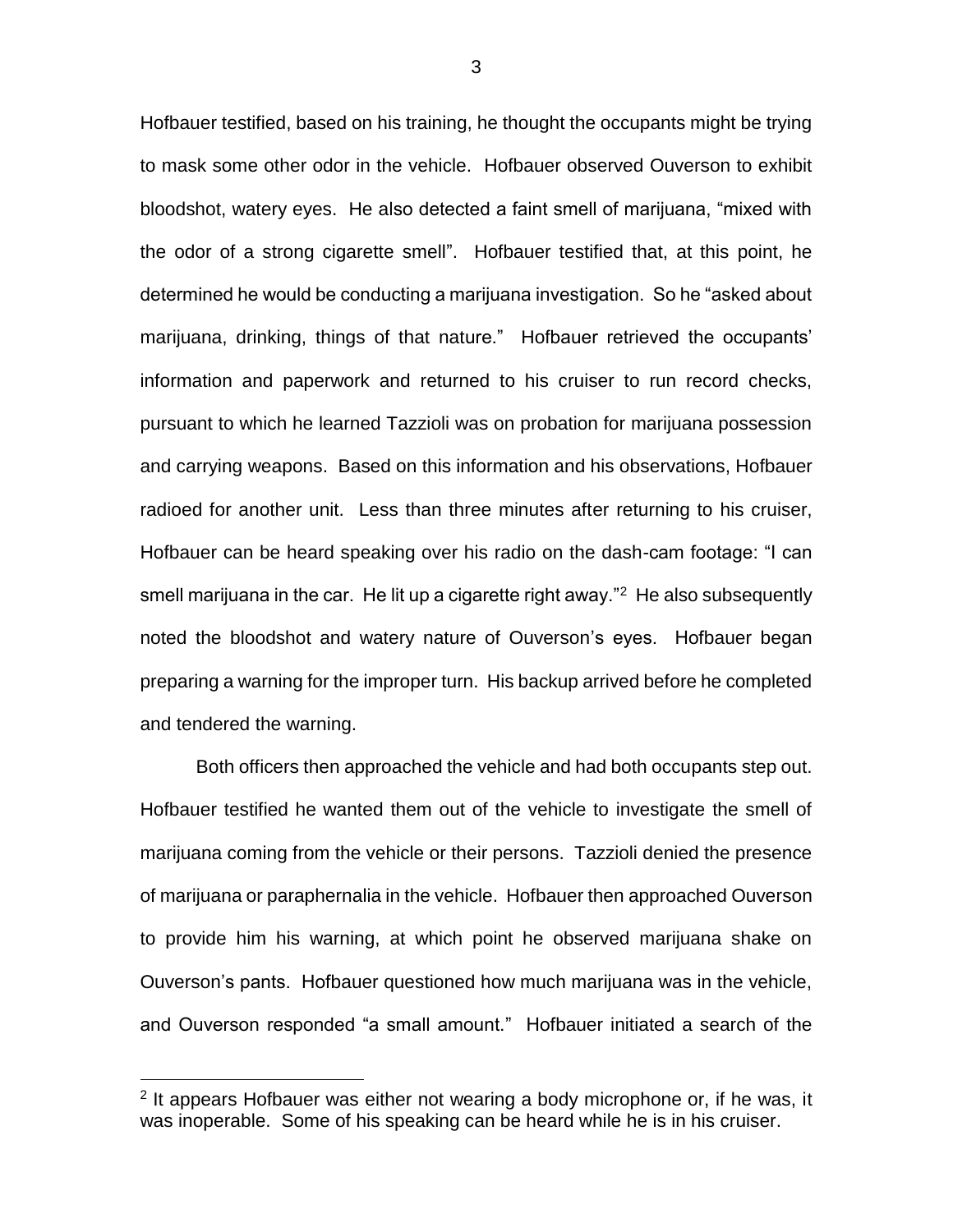vehicle and found a marijuana grinder, marijuana in the center console, and more marijuana contained in a bag also containing Tazzioli's wallet. Both occupants were read their *Miranda* rights, after which both admitted to possessing and consuming marijuana.

Ouverson was charged by trial information with possession of a controlled substance. Shortly thereafter, he filed a joinder with the motion to suppress filed by Tazzioli in a separate criminal case.<sup>3</sup> The State filed a resistance, and the matter proceeded to hearing. Following the presentation of the evidence at the suppression hearing, Ouverson's counsel essentially argued the turn Hofbauer deemed improper was not a violation of Iowa Code section 321.311, so there was no reasonable basis for the traffic stop. Alternatively, counsel argued Hofbauer impermissibly prolonged the stop beyond issuing a warning without the requisite reasonable suspicion.

In its suppression ruling, the court concluded the vehicle's turn onto Valley West Drive was a violation of section 321.311 and the stop was therefore justified. The court found Hofbauer's detection of a faint smell of marijuana, Ouverson's lighting of a cigarette, and Hofbauer's knowledge that cigarettes are used to mask other odors provided a reasonable basis for prolonging the encounter. Further, the court found Hofbauer's observance of marijuana shake on Ouverson's pants provided probable cause to search the vehicle. The court denied the motion to suppress.

 $\overline{a}$ 

<sup>&</sup>lt;sup>3</sup> Tazzioli's motion to suppress is not part of our record on appeal.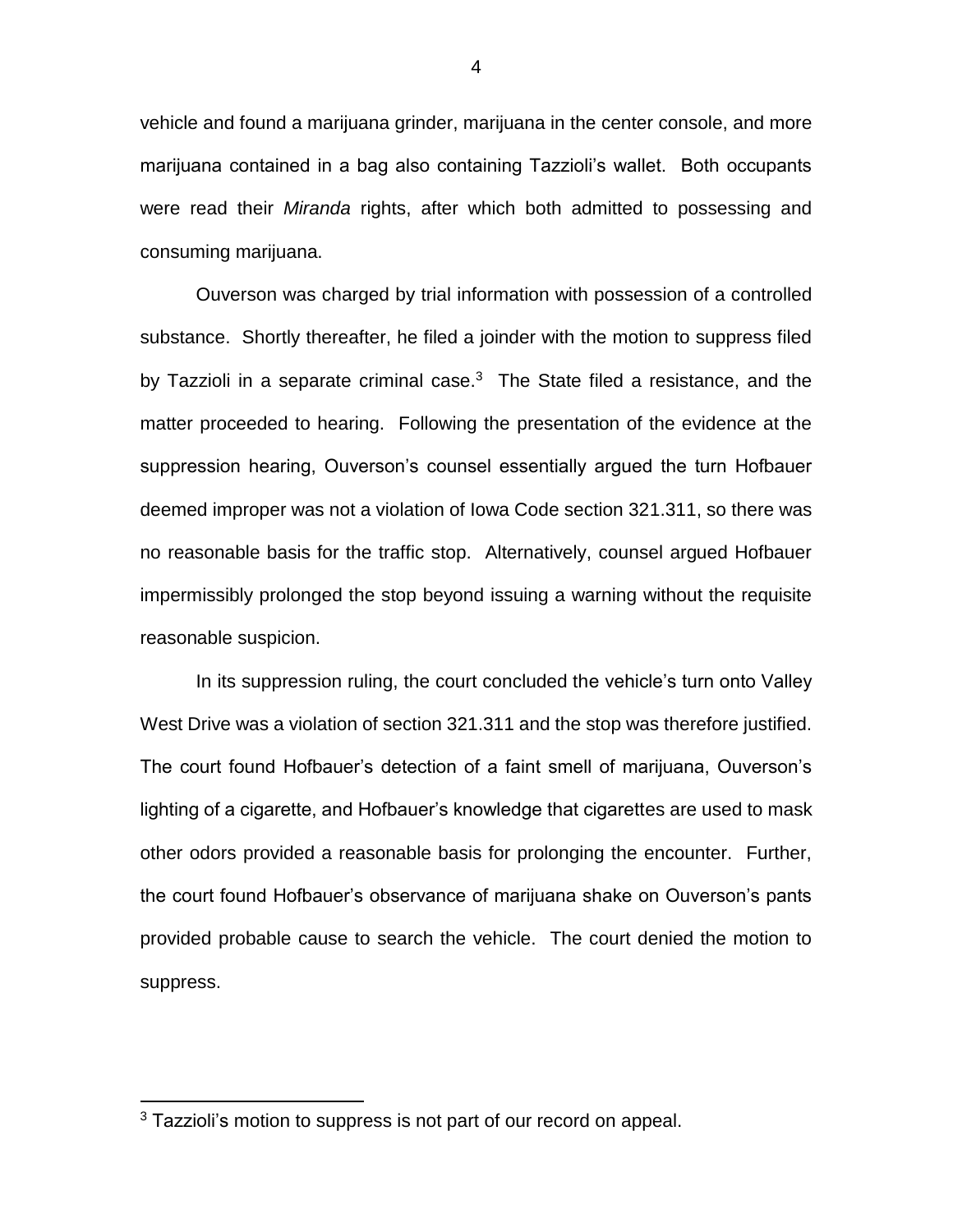Following a bench trial on the minutes of evidence, Ouverson was found guilty as charged. He appealed following the imposition of sentence.

#### **II. Standard of Review**

"We review the application and interpretation of statutes for errors at law." *Jones v. Glenwood Golf Corp.*, 956 N.W.2d 138, 142 (Iowa 2021). "When a defendant challenges a district court's denial of a motion to suppress based upon the deprivation of a state or federal constitutional right, our standard of review is de novo." *State v. Fogg*, 936 N.W.2d 664, 667 (Iowa 2019) (quoting *State v. Coffman*, 914 N.W.2d 240, 244 (Iowa 2018)). "[W]e independently evaluate the totality of the circumstances as shown by the entire record." *State v. Smith*, 919 N.W.2d 1, 4 (Iowa 2018) (alteration in original) (quoting *State v. White*, 887 N.W.2d 172, 175 (Iowa 2016)). "Each case must be evaluated in light of its unique circumstances." *Fogg*, 936 N.W.2d at 667 (quoting *Coffman*, 914 N.W.2d at 244). We give deference to the district court's findings of fact, but we are not bound by them. *State v. Storm*, 898 N.W.2d 140, 144 (Iowa 2017).

#### **III. Analysis**

#### A. Initial Seizure

"The Fourth Amendment [to] the United States Constitution," as applied to the states by the Fourteenth Amendment, "and article I, section 8 of the Iowa Constitution protect individuals against unreasonable searches and seizures." *State v. Naujoks*, 637 N.W.2d 101, 107 (Iowa 2001); *accord State v. McNeal*, 867 N.W.2d 91, 99 (Iowa 2015). Evidence obtained following a violation of these constitutional protections is generally inadmissible at trial. *See Wong Sun v.*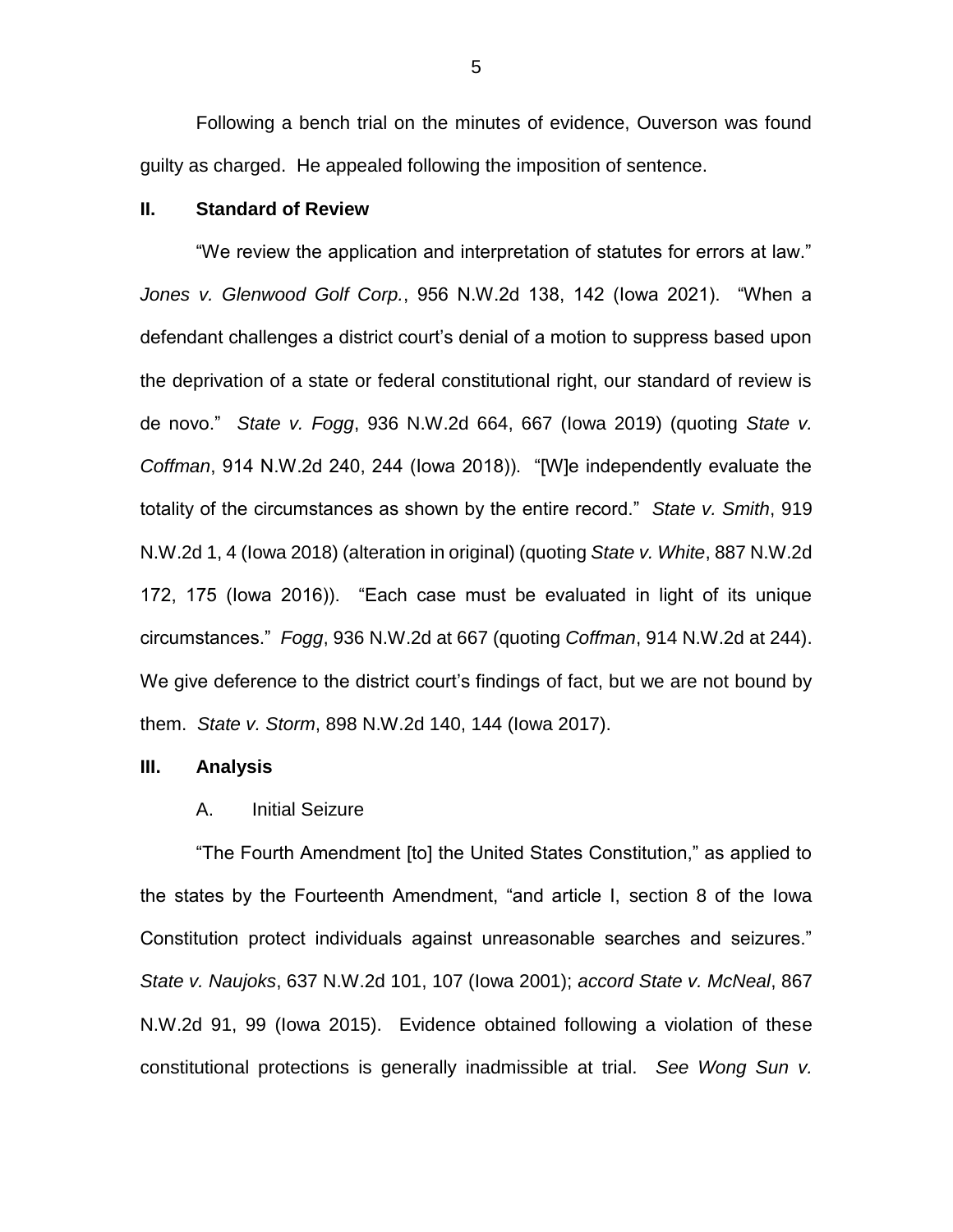*United States*, 371 U.S. 471, 484–85 (1963); *Mapp v. Ohio*, 367 U.S. 643, 654–55 (1961); *Naujoks*, 637 N.W.2d at 111.

It is true that stopping an automobile and detaining its occupants unquestionably amounts to a seizure within the meaning of the state and federal constitutions. *See Delaware v. Prouse*, 440 U.S. 648, 653 (1979); *State v. Coleman*, 890 N.W.2d 284, 288 (Iowa 2017); *State v. Tyler*, 830 N.W.2d 288, 292 (Iowa 2013). But all that is constitutionally required for a traffic stop to be permissible is that it be reasonable. *See* U.S. Const. amend. IV; Iowa Const. art. I, § 8. "Generally, a traffic stop is reasonable when the police have probable cause or reasonable suspicion to believe that the motorist violated a traffic law." *State v. Brown*, 930 N.W.2d 840, 845 (Iowa 2019). The burden is on the State to establish probable cause by a preponderance of the evidence. *Id.* at 855. If a traffic infraction occurs, however minor, and the officer witnessed it, the State has met its burden. *Id.*; *State v. Tague*, 676 N.W.2d 197, 201 (Iowa 2004). "The existence of probable cause for a traffic stop is evaluated 'from the standpoint of an objectively reasonable officer.'" *Brown*, 930 N.W.2d at 855 (quoting *Tyler*, 830 N.W.2d at 293–94). And, importantly, "[p]robable cause may exist even if the officer's perception of the traffic violation was inaccurate." *Tyler*, 830 N.W.2d at 293. "Probable cause exists where the facts and circumstances within [the officer's] knowledge and of which [he] had reasonably trustworthy information [are] sufficient in themselves to warrant a man of reasonable caution in the belief that an offense has been or is being committed." *State v. Pals*, 805 N.W.2d 767, 775 (Iowa 2011) (alterations in original) (internal quotation marks omitted) (quoting *Brinegar v. United States*, 338 U.S. 160, 175 (1949)). In determining whether the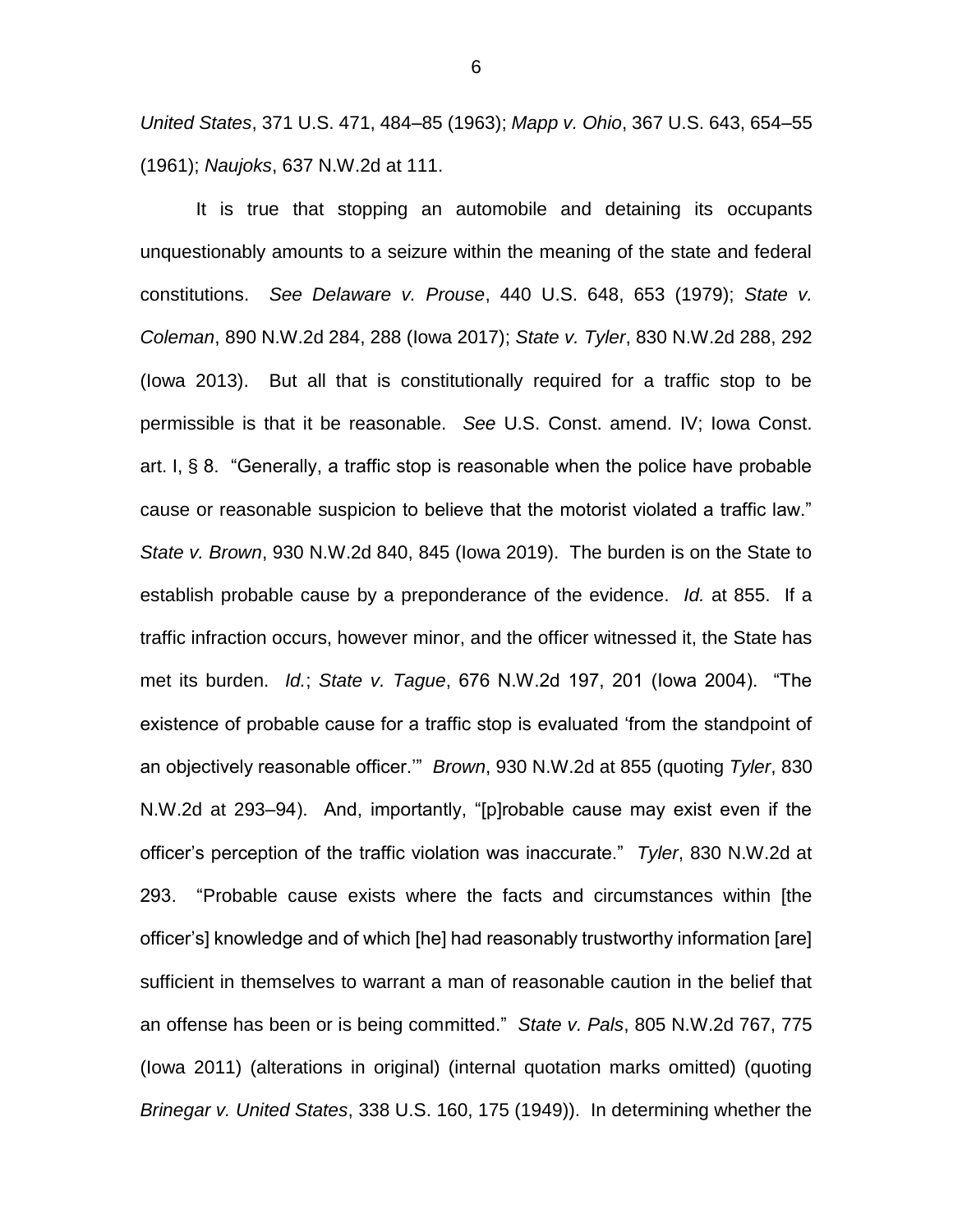officer observed a violation of our traffic laws, we will "give considerable deference to the trial court's findings regarding the credibility of the witnesses," but we will not be "bound by them." *Tague*, 676 N.W.2d at 201.

Ouverson argues "the district court erred in construing section 321.311 to outlaw the turn used by Ouverson" and, by extension, concluding Hofbauer had a sufficient basis for the traffic stop. Iowa Code section 321.311(1)(a) provides: "The driver of a vehicle intending to turn at an intersection shall do so as follows:" "[b]oth the approach for a right turn and right turn shall be made as close as practical to the right-hand curb or edge of the roadway." As Ouverson points out, the relevant language is "as close as practical." Ouverson claims his "right-hand turn would have had to be close to the right-hand curb while also 'suitable' to allow [him] to safely turn left directly after navigating the right-hand turn." His arguments boil down to one central concept—that his upcoming left-hand turn rendered turning along the curb impractical. We disagree. Hofbauer testified Ouverson had sufficient distance to turn next to the curb, legally signal and effectuate a lane change, and turn left on the upcoming side street. The dash-cam footage confirms the same. So the upcoming left turn did not render turning next to the curb impractical. The violation of section 321.311(a)(1) provided probable cause to initiate a traffic stop.

#### B. Extension of Seizure

Ouverson argues "the officer completed the purpose of the traffic stop and issues a warning to [him] prior to instructing the vehicle occupants out of the car for additional seizure and search." He contends this violated both the federal and state constitutions. True, "[a]uthority for the seizure . . . ends when tasks tied to

7